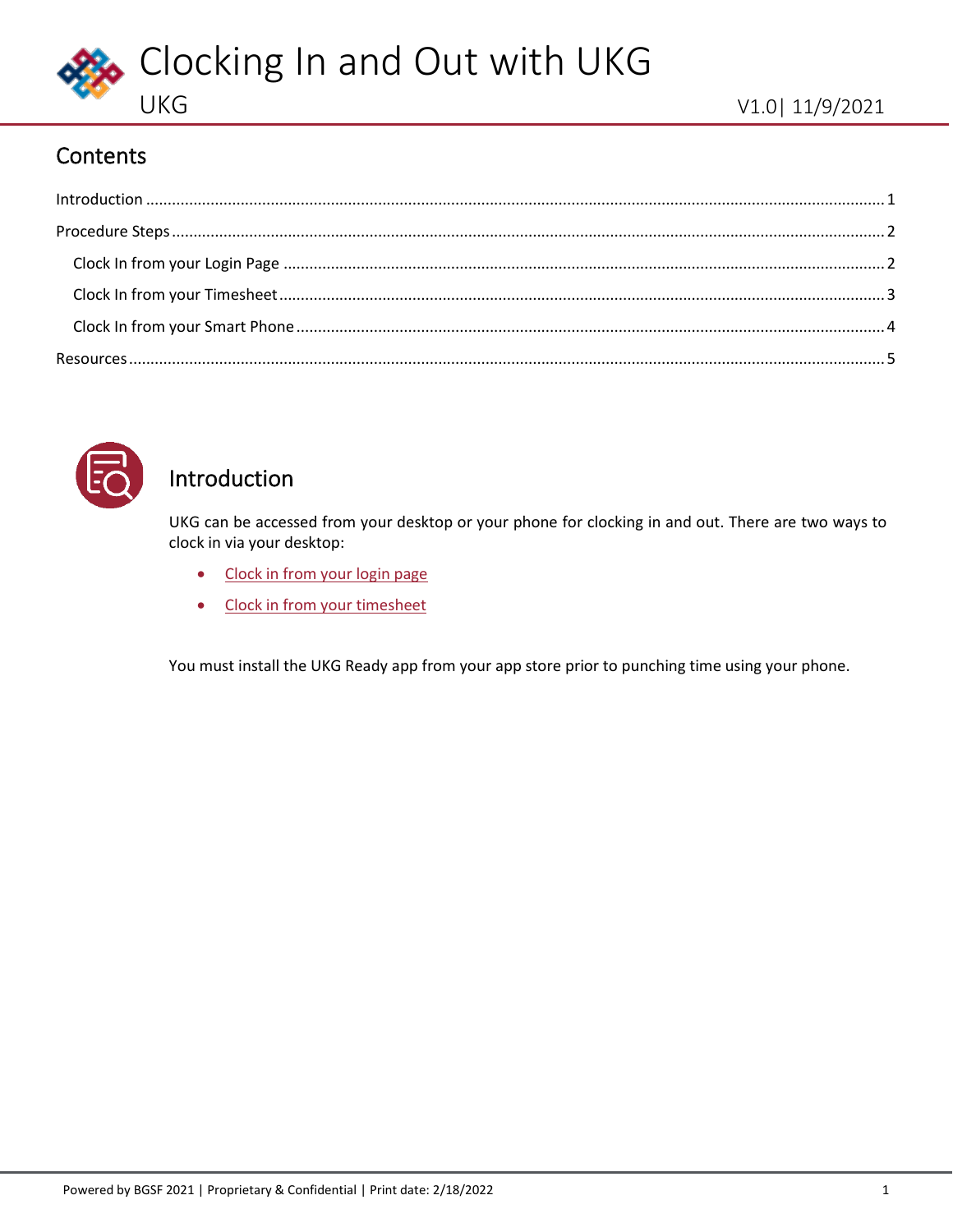

# <span id="page-1-0"></span>Procedure Steps

### <span id="page-1-1"></span>Clock In from your Login Page

| <b>Step</b>                                                                                                    | <b>Action</b>                                          |  |  |  |  |  |
|----------------------------------------------------------------------------------------------------------------|--------------------------------------------------------|--|--|--|--|--|
| $\mathbf{1}$                                                                                                   | Navigate to UKG.                                       |  |  |  |  |  |
| $\overline{2}$                                                                                                 | Enter your Username and Password.                      |  |  |  |  |  |
| 3                                                                                                              | Click Punch In or Punch Out, according to your needs.  |  |  |  |  |  |
|                                                                                                                | Log In<br>$\overline{2}$<br>2<br>alan.edwards<br>m<br> |  |  |  |  |  |
|                                                                                                                | <b>LOGIN</b>                                           |  |  |  |  |  |
| OR                                                                                                             |                                                        |  |  |  |  |  |
| 3<br>$\frac{N}{2}$ ) PUNCH IN<br>GZ PUNCH OUT                                                                  |                                                        |  |  |  |  |  |
| ← CHANGE COST CENTERS                                                                                          |                                                        |  |  |  |  |  |
| Forgot your password?                                                                                          |                                                        |  |  |  |  |  |
| You will receive confirmation of a successful punch.<br><b>Info Message:</b><br><b>Punched In Successfully</b> |                                                        |  |  |  |  |  |

[Return to Top](#page-0-1)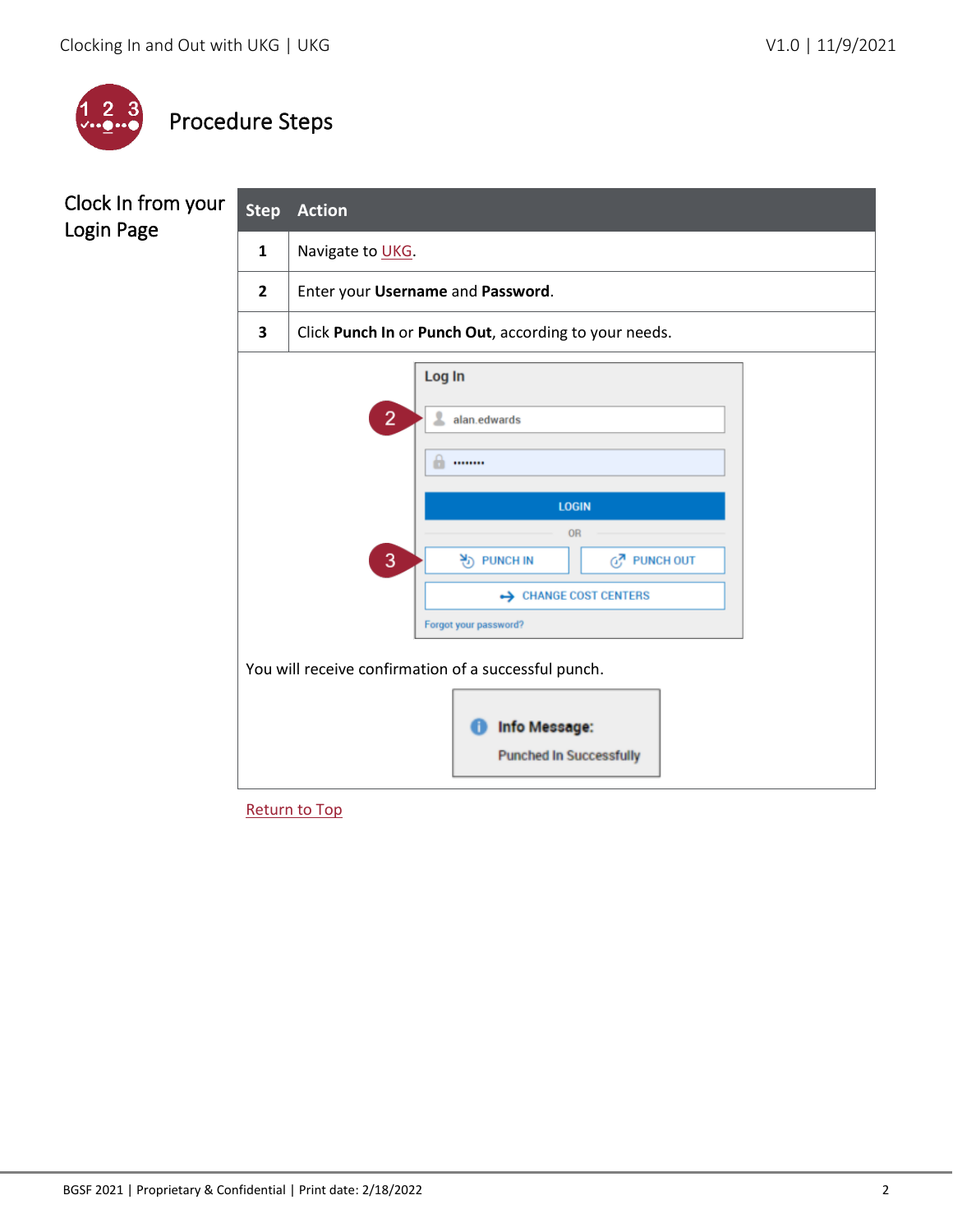<span id="page-2-0"></span>

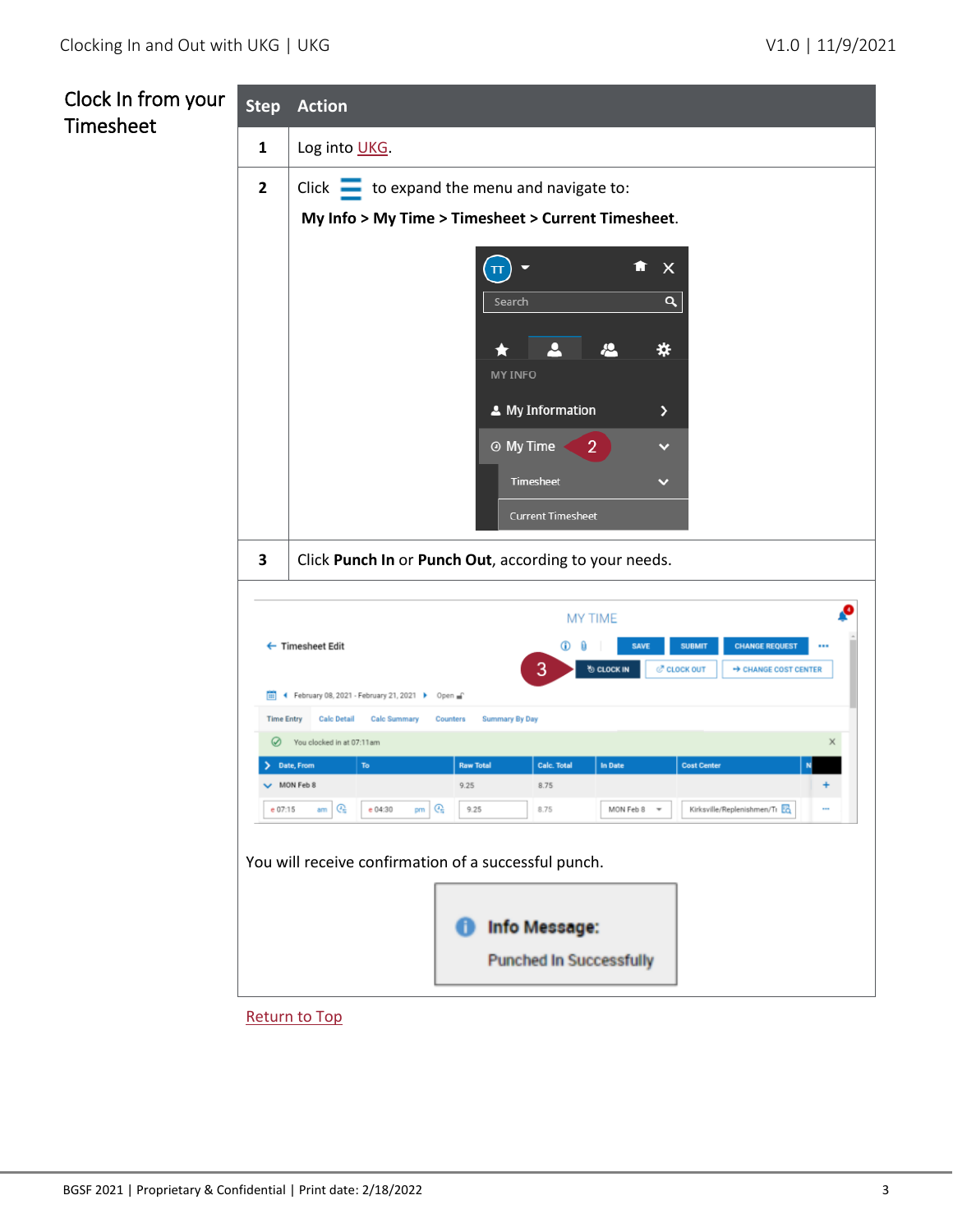# <span id="page-3-0"></span>Clock In from your Smart Phone

| <b>Step</b>                                          | <b>Action</b>                                                                                            |  |  |  |  |
|------------------------------------------------------|----------------------------------------------------------------------------------------------------------|--|--|--|--|
| $\mathbf{1}$                                         | Tap the UKG Ready icon on your phone and log in.                                                         |  |  |  |  |
|                                                      | NOTE: You must install UKG Ready from your respective app store<br>prior to punching time on your phone. |  |  |  |  |
| $\overline{2}$                                       | Tap Punch In or Punch Out in the Clock tile, according to your needs.                                    |  |  |  |  |
|                                                      | ------------                                                                                             |  |  |  |  |
|                                                      |                                                                                                          |  |  |  |  |
|                                                      |                                                                                                          |  |  |  |  |
|                                                      | Home<br>츣                                                                                                |  |  |  |  |
|                                                      | $\bigstar$ Start                                                                                         |  |  |  |  |
|                                                      |                                                                                                          |  |  |  |  |
|                                                      | My Account                                                                                               |  |  |  |  |
|                                                      | $\odot$ Clock<br><b>View Timesheet</b>                                                                   |  |  |  |  |
|                                                      | Thursday, Jan 10<br>06:50 AM<br>[Eastern]                                                                |  |  |  |  |
|                                                      | G7<br>رند<br>ا<br><b>CLOCK IN</b><br><b>GLOCK OUT</b>                                                    |  |  |  |  |
|                                                      |                                                                                                          |  |  |  |  |
| You will receive confirmation of a successful punch. |                                                                                                          |  |  |  |  |
|                                                      | <b>Info Message:</b><br><b>Punched In Successfully</b>                                                   |  |  |  |  |
|                                                      | <b>Return to Top</b>                                                                                     |  |  |  |  |